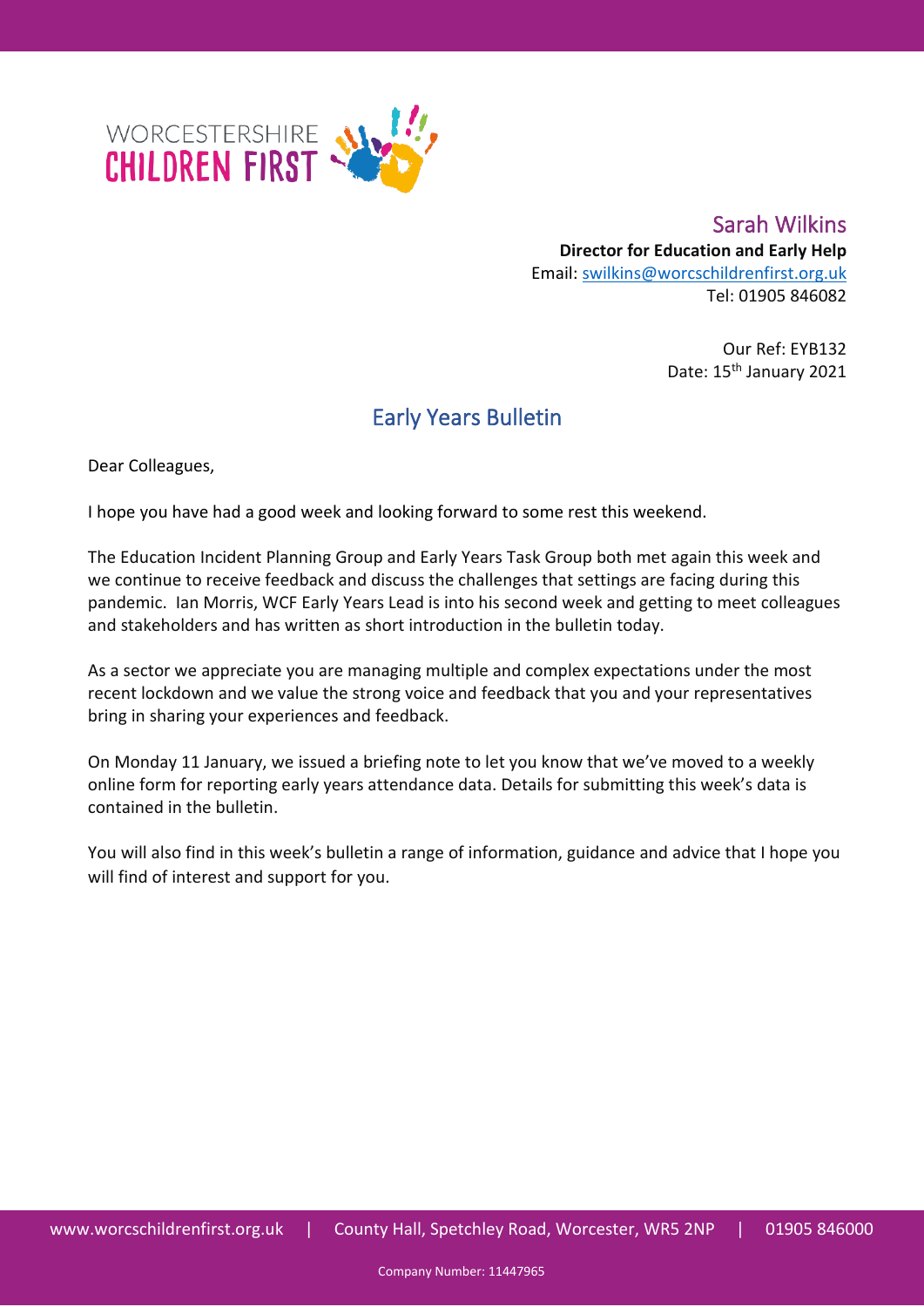### **Contents**

## <span id="page-1-0"></span>Message on behalf of Ian Morris, Early Years & Childcare Strategy Manager

I am thrilled to join Worcestershire Children First and proud to be leading the Early Years team.

Prior to joining I have worked in Early Years in a variety of roles including as a local authority advisor, assistant Head Teacher, and Specialist Leader of Education. Most recently I have been working in maintained Nursery Schools in three different authorities. I aim to bring this experience to the team as we develop our Early Years strategy and ensure that we continue to put the children and their families first.

I am excited at the challenges that lie ahead and very much look forward to working with you all.



Ian Morris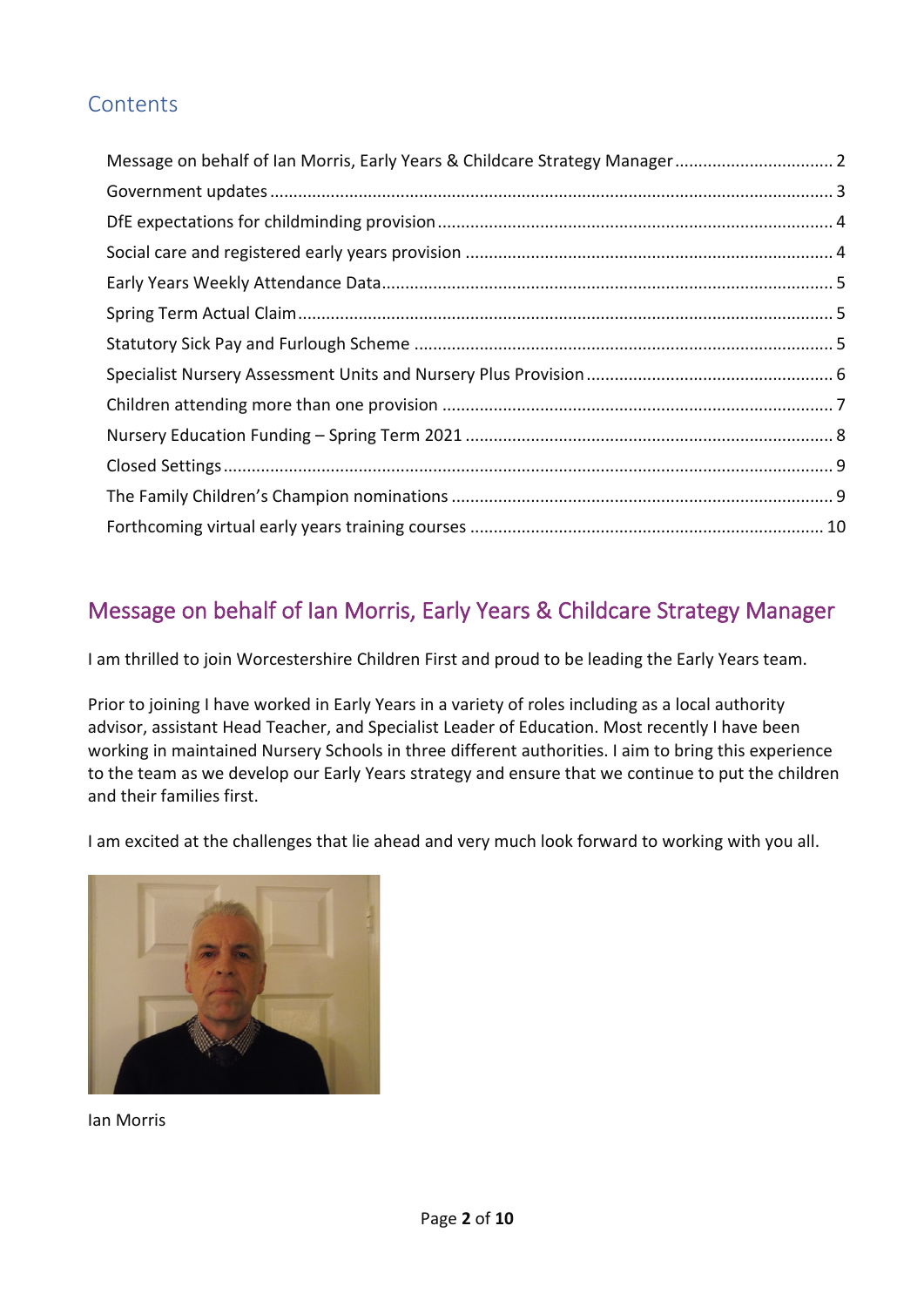### <span id="page-2-0"></span>Government updates

[Coronavirus \(COVID-19\): financial support for education, early years and children's social care](https://eur02.safelinks.protection.outlook.com/?url=https%3A%2F%2Fwww.gov.uk%2Fgovernment%2Fpublications%2Fcoronavirus-covid-19-financial-support-for-education-early-years-and-childrens-social-care%3Futm_medium%3Demail%26utm_campaign%3Dgovuk-notifications%26utm_source%3D948d407e-aff5-4c92-a49a-3dd3ddef9fe0%26utm_content%3Ddaily&data=04%7C01%7CROakley2%40worcschildrenfirst.org.uk%7Cb2cb3635016545ceb61f08d8b3b39874%7Cacf41887bd3745d39e6547cde48dc85a%7C0%7C0%7C637456931226256686%7CUnknown%7CTWFpbGZsb3d8eyJWIjoiMC4wLjAwMDAiLCJQIjoiV2luMzIiLCJBTiI6Ik1haWwiLCJXVCI6Mn0%3D%7C1000&sdata=NpS9GmxzO2pWnpWmhGjEsxGLlsV2kbv58KAsc3Ew50Y%3D&reserved=0)  [\(opens in new window\)](https://eur02.safelinks.protection.outlook.com/?url=https%3A%2F%2Fwww.gov.uk%2Fgovernment%2Fpublications%2Fcoronavirus-covid-19-financial-support-for-education-early-years-and-childrens-social-care%3Futm_medium%3Demail%26utm_campaign%3Dgovuk-notifications%26utm_source%3D948d407e-aff5-4c92-a49a-3dd3ddef9fe0%26utm_content%3Ddaily&data=04%7C01%7CROakley2%40worcschildrenfirst.org.uk%7Cb2cb3635016545ceb61f08d8b3b39874%7Cacf41887bd3745d39e6547cde48dc85a%7C0%7C0%7C637456931226256686%7CUnknown%7CTWFpbGZsb3d8eyJWIjoiMC4wLjAwMDAiLCJQIjoiV2luMzIiLCJBTiI6Ik1haWwiLCJXVCI6Mn0%3D%7C1000&sdata=NpS9GmxzO2pWnpWmhGjEsxGLlsV2kbv58KAsc3Ew50Y%3D&reserved=0) updated on 7 January 2021 to reflect the extension of the Coronavirus Job Retention Scheme (CJRS) to 30 April 2021.

[Actions for early years and childcare providers during](https://eur02.safelinks.protection.outlook.com/?url=https%3A%2F%2Fwww.gov.uk%2Fgovernment%2Fpublications%2Fcoronavirus-covid-19-early-years-and-childcare-closures%3Futm_medium%3Demail%26utm_campaign%3Dgovuk-notifications%26utm_source%3De0e6071b-ab48-4d21-bce7-a8ae26bd8c15%26utm_content%3Ddaily&data=04%7C01%7CROakley2%40worcschildrenfirst.org.uk%7Cb2cb3635016545ceb61f08d8b3b39874%7Cacf41887bd3745d39e6547cde48dc85a%7C0%7C0%7C637456931226286556%7CUnknown%7CTWFpbGZsb3d8eyJWIjoiMC4wLjAwMDAiLCJQIjoiV2luMzIiLCJBTiI6Ik1haWwiLCJXVCI6Mn0%3D%7C1000&sdata=Q6eyl%2FINwgwnpsAntKurfVwnUlO9WigzRXOVrM8gxfA%3D&reserved=0) the coronavirus (COVID-19) outbreak (opens [in new window\)](https://eur02.safelinks.protection.outlook.com/?url=https%3A%2F%2Fwww.gov.uk%2Fgovernment%2Fpublications%2Fcoronavirus-covid-19-early-years-and-childcare-closures%3Futm_medium%3Demail%26utm_campaign%3Dgovuk-notifications%26utm_source%3De0e6071b-ab48-4d21-bce7-a8ae26bd8c15%26utm_content%3Ddaily&data=04%7C01%7CROakley2%40worcschildrenfirst.org.uk%7Cb2cb3635016545ceb61f08d8b3b39874%7Cacf41887bd3745d39e6547cde48dc85a%7C0%7C0%7C637456931226286556%7CUnknown%7CTWFpbGZsb3d8eyJWIjoiMC4wLjAwMDAiLCJQIjoiV2luMzIiLCJBTiI6Ik1haWwiLCJXVCI6Mn0%3D%7C1000&sdata=Q6eyl%2FINwgwnpsAntKurfVwnUlO9WigzRXOVrM8gxfA%3D&reserved=0) updated on 7 January 2021 with additional guidance for early years education and childcare settings during the national lockdown from 5 January 2021.

[Guidance for parents and carers of children attending out-of-school settings during the coronavirus](https://www.gov.uk/government/publications/guidance-for-parents-and-carers-of-children-attending-out-of-school-settings-during-the-coronavirus-covid-19-outbreak/guidance-for-parents-and-carers-of-children-attending-out-of-school-settings-during-the-coronavirus-covid-19-outbreak)  [\(COVID-19\) outbreak \(opens in new window\)](https://www.gov.uk/government/publications/guidance-for-parents-and-carers-of-children-attending-out-of-school-settings-during-the-coronavirus-covid-19-outbreak/guidance-for-parents-and-carers-of-children-attending-out-of-school-settings-during-the-coronavirus-covid-19-outbreak) updated on 8 January 2021 with 'Who should attend after-school clubs and out-of-school settings', 'Children with health concerns' and 'Live performances' sections to reflect national lockdown guidance.

[Protective measures for holiday or after-school clubs and other out-of-school settings for children](https://eur02.safelinks.protection.outlook.com/?url=https%3A%2F%2Fwww.gov.uk%2Fgovernment%2Fpublications%2Fprotective-measures-for-holiday-or-after-school-clubs-and-other-out-of-school-settings-for-children-during-the-coronavirus-covid-19-outbreak%3Futm_medium%3Demail%26utm_campaign%3Dgovuk-notifications%26utm_source%3D47e7b431-248e-42ba-885f-b94fd2ba43f4%26utm_content%3Ddaily&data=04%7C01%7CROakley2%40worcschildrenfirst.org.uk%7Cb9b51ebd066a474877be08d8b4806fc0%7Cacf41887bd3745d39e6547cde48dc85a%7C0%7C0%7C637457811016833217%7CUnknown%7CTWFpbGZsb3d8eyJWIjoiMC4wLjAwMDAiLCJQIjoiV2luMzIiLCJBTiI6Ik1haWwiLCJXVCI6Mn0%3D%7C1000&sdata=4ecI5l7q4j5kD4UrTNfpRMTBzv4xiLsI0XoaOyWN5OM%3D&reserved=0)  [during the coronavirus \(COVID19\) outbreak \(opens in new window\)](https://eur02.safelinks.protection.outlook.com/?url=https%3A%2F%2Fwww.gov.uk%2Fgovernment%2Fpublications%2Fprotective-measures-for-holiday-or-after-school-clubs-and-other-out-of-school-settings-for-children-during-the-coronavirus-covid-19-outbreak%3Futm_medium%3Demail%26utm_campaign%3Dgovuk-notifications%26utm_source%3D47e7b431-248e-42ba-885f-b94fd2ba43f4%26utm_content%3Ddaily&data=04%7C01%7CROakley2%40worcschildrenfirst.org.uk%7Cb9b51ebd066a474877be08d8b4806fc0%7Cacf41887bd3745d39e6547cde48dc85a%7C0%7C0%7C637457811016833217%7CUnknown%7CTWFpbGZsb3d8eyJWIjoiMC4wLjAwMDAiLCJQIjoiV2luMzIiLCJBTiI6Ik1haWwiLCJXVCI6Mn0%3D%7C1000&sdata=4ecI5l7q4j5kD4UrTNfpRMTBzv4xiLsI0XoaOyWN5OM%3D&reserved=0) updated on 8 January 2021 with information on who should attend out-of-school settings in line with new national lockdown restrictions, group sizes with information on staff:bubble ratios, educational visits and trips in line with new national lockdown restrictions, staff who are clinically extremely vulnerable to reflect that shielding has been introduced nationally, and music, dance and drama provision to reflect that live performances should not take place.

What parents and [carers need to know about early years providers, schools and colleges \(opens in](https://eur02.safelinks.protection.outlook.com/?url=https%3A%2F%2Fwww.gov.uk%2Fgovernment%2Fpublications%2Fwhat-parents-and-carers-need-to-know-about-early-years-providers-schools-and-colleges-during-the-coronavirus-covid-19-outbreak%3Futm_medium%3Demail%26utm_campaign%3Dgovuk-notifications%26utm_source%3D80396361-8641-4207-9c25-8ef0dd1ed9b8%26utm_content%3Ddaily&data=04%7C01%7CROakley2%40worcschildrenfirst.org.uk%7Cb9b51ebd066a474877be08d8b4806fc0%7Cacf41887bd3745d39e6547cde48dc85a%7C0%7C0%7C637457811016843183%7CUnknown%7CTWFpbGZsb3d8eyJWIjoiMC4wLjAwMDAiLCJQIjoiV2luMzIiLCJBTiI6Ik1haWwiLCJXVCI6Mn0%3D%7C1000&sdata=sDqL0Veacux6q5O9UH6tyTI3Z6P9M3T4HhdSUb8pmr4%3D&reserved=0)  [new window\)](https://eur02.safelinks.protection.outlook.com/?url=https%3A%2F%2Fwww.gov.uk%2Fgovernment%2Fpublications%2Fwhat-parents-and-carers-need-to-know-about-early-years-providers-schools-and-colleges-during-the-coronavirus-covid-19-outbreak%3Futm_medium%3Demail%26utm_campaign%3Dgovuk-notifications%26utm_source%3D80396361-8641-4207-9c25-8ef0dd1ed9b8%26utm_content%3Ddaily&data=04%7C01%7CROakley2%40worcschildrenfirst.org.uk%7Cb9b51ebd066a474877be08d8b4806fc0%7Cacf41887bd3745d39e6547cde48dc85a%7C0%7C0%7C637457811016843183%7CUnknown%7CTWFpbGZsb3d8eyJWIjoiMC4wLjAwMDAiLCJQIjoiV2luMzIiLCJBTiI6Ik1haWwiLCJXVCI6Mn0%3D%7C1000&sdata=sDqL0Veacux6q5O9UH6tyTI3Z6P9M3T4HhdSUb8pmr4%3D&reserved=0) updated 8 January 2021 to reflect the new national restrictions that were introduced on 5 January 2021.

[Face coverings in education \(opens in new window\)](https://www.gov.uk/government/publications/face-coverings-in-education/face-coverings-in-education) updated on 8 January 2021 to become aligned with national restrictions

[Critical workers and vulnerable children who can access schools or educational settings \(opens in](https://www.gov.uk/government/publications/coronavirus-covid-19-maintaining-educational-provision?utm_medium=email&utm_campaign=govuk-notifications&utm_source=31faca4b-814d-4606-947d-432ab6d24ea6&utm_content=daily#history)  [new window\)](https://www.gov.uk/government/publications/coronavirus-covid-19-maintaining-educational-provision?utm_medium=email&utm_campaign=govuk-notifications&utm_source=31faca4b-814d-4606-947d-432ab6d24ea6&utm_content=daily#history) updated 'Critical workers' section on 8 January 2021 to clarify that parents and carers who are critical workers should keep their children at home if they can.

[Ofsted: coronavirus \(COVID-19\) rolling update \(opens in new window\)](https://eur02.safelinks.protection.outlook.com/?url=https%3A%2F%2Fwww.gov.uk%2Fguidance%2Fofsted-coronavirus-covid-19-rolling-update%3Futm_medium%3Demail%26utm_campaign%3Dgovuk-notifications%26utm_source%3Dc7e42b40-27a4-48ab-9e2f-c0da80cce8a4%26utm_content%3Ddaily&data=04%7C01%7CROakley2%40worcschildrenfirst.org.uk%7C1451c332c2394badeb8a08d8b6d87941%7Cacf41887bd3745d39e6547cde48dc85a%7C0%7C0%7C637460388147840148%7CUnknown%7CTWFpbGZsb3d8eyJWIjoiMC4wLjAwMDAiLCJQIjoiV2luMzIiLCJBTiI6Ik1haWwiLCJXVCI6Mn0%3D%7C1000&sdata=HZrKikwcjJzmU40PM%2FRNJ6LJLUZwxTUbcgrbUaJDUWk%3D&reserved=0)

- updated 11 January 2021 to included details on monitoring visits, remote learning and our work with social care and registered early years provision.
- updated 12 January 2021 the 'Current activity' section with details of our planned activity until the February half term (see below the article below "Social care and registered early years provision for further information).

[Attendance in education and early years settings during the coronavirus \(COVID-19\) outbreak](https://eur02.safelinks.protection.outlook.com/?url=https%3A%2F%2Fwww.gov.uk%2Fgovernment%2Fcollections%2Fattendance-in-education-and-early-years-settings-during-the-coronavirus-covid-19-outbreak%3Futm_medium%3Demail%26utm_campaign%3Dgovuk-notifications%26utm_source%3D0cee5c1d-69e1-4bb7-a2cd-2d37042346d1%26utm_content%3Ddaily&data=04%7C01%7CROakley2%40worcschildrenfirst.org.uk%7C9784c9266c364ab1c54e08d8b7a12522%7Cacf41887bd3745d39e6547cde48dc85a%7C0%7C0%7C637461250027753501%7CUnknown%7CTWFpbGZsb3d8eyJWIjoiMC4wLjAwMDAiLCJQIjoiV2luMzIiLCJBTiI6Ik1haWwiLCJXVCI6Mn0%3D%7C1000&sdata=8cjl06McJcU6bvYNJaKaFwTzUm3QS9arsoT1MKKV9Us%3D&reserved=0)  [\(opens in new window\)](https://eur02.safelinks.protection.outlook.com/?url=https%3A%2F%2Fwww.gov.uk%2Fgovernment%2Fcollections%2Fattendance-in-education-and-early-years-settings-during-the-coronavirus-covid-19-outbreak%3Futm_medium%3Demail%26utm_campaign%3Dgovuk-notifications%26utm_source%3D0cee5c1d-69e1-4bb7-a2cd-2d37042346d1%26utm_content%3Ddaily&data=04%7C01%7CROakley2%40worcschildrenfirst.org.uk%7C9784c9266c364ab1c54e08d8b7a12522%7Cacf41887bd3745d39e6547cde48dc85a%7C0%7C0%7C637461250027753501%7CUnknown%7CTWFpbGZsb3d8eyJWIjoiMC4wLjAwMDAiLCJQIjoiV2luMzIiLCJBTiI6Ik1haWwiLCJXVCI6Mn0%3D%7C1000&sdata=8cjl06McJcU6bvYNJaKaFwTzUm3QS9arsoT1MKKV9Us%3D&reserved=0) updated 12 January 2021 attendance in education and early years settings during the coronavirus (COVID-19) outbreak: 23 March 2020 to 4 January 2021.

[Ofsted inspections to be done remotely until half term \(opens in new window\)](https://eur02.safelinks.protection.outlook.com/?url=https%3A%2F%2Fwww.gov.uk%2Fgovernment%2Fnews%2Fofsted-inspections-to-be-done-remotely-until-half-term%3Futm_medium%3Demail%26utm_campaign%3Dgovuk-notifications%26utm_source%3D72f19b3b-cddb-45b6-8ed0-538a22895efb%26utm_content%3Ddaily&data=04%7C01%7CROakley2%40worcschildrenfirst.org.uk%7C9784c9266c364ab1c54e08d8b7a12522%7Cacf41887bd3745d39e6547cde48dc85a%7C0%7C0%7C637461250027763457%7CUnknown%7CTWFpbGZsb3d8eyJWIjoiMC4wLjAwMDAiLCJQIjoiV2luMzIiLCJBTiI6Ik1haWwiLCJXVCI6Mn0%3D%7C1000&sdata=D3FOf%2FSnQ1T8cJB9mFKIKVCq8YJsXMuAwTbYt6qL0t8%3D&reserved=0) created 12 January 2021 to reflect All planned inspection activity will be carried out remotely until after the February half term.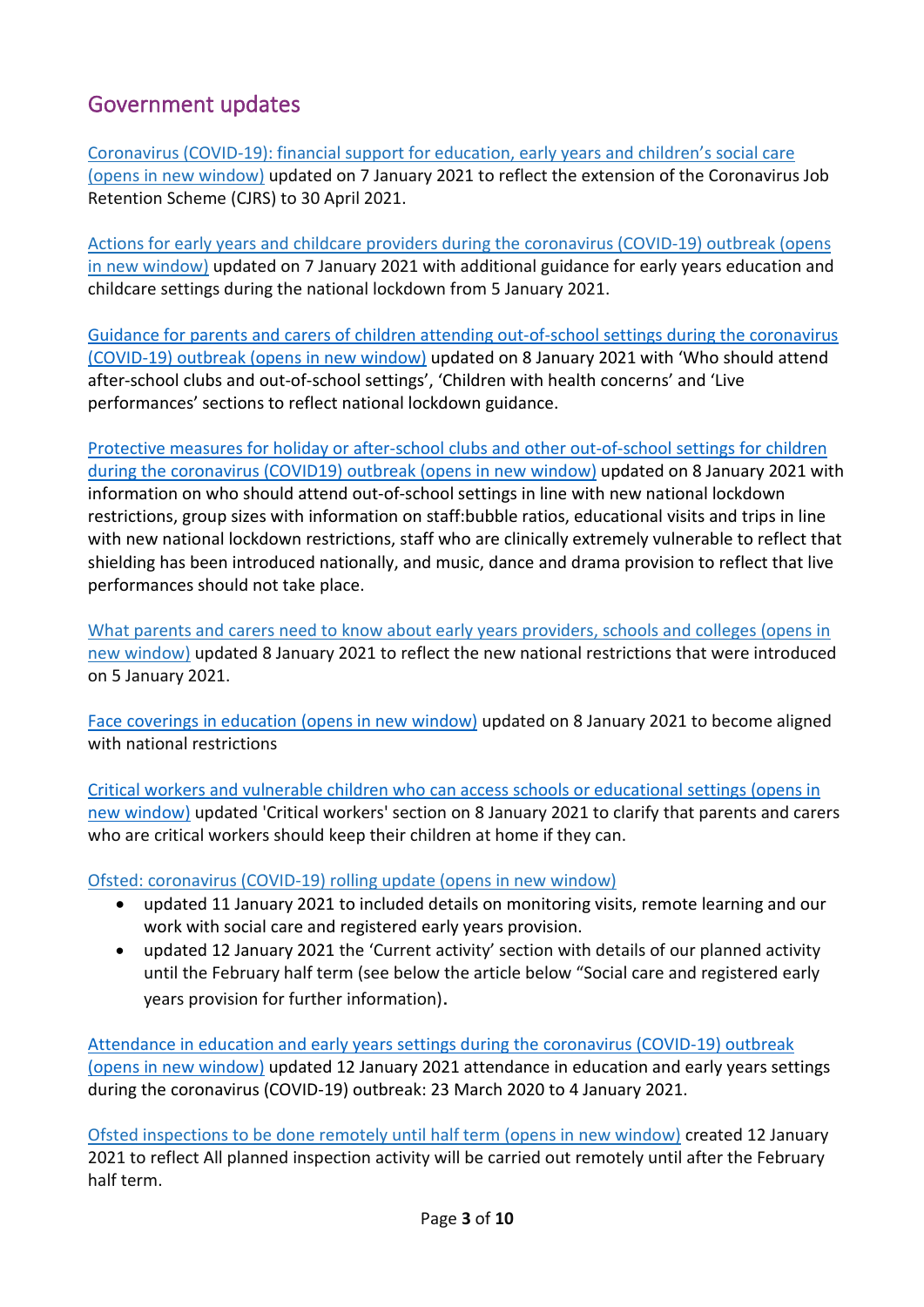# <span id="page-3-0"></span>DfE expectations for childminding provision

There is the expectation that all early years provision, including childminders remain open.

Childminders are expected to offer places to early years children for those parents who wish to continue to attend, and also to provide places to children of school age who are vulnerable and are critical worker children for wrap around care.

[https://www.gov.uk/government/publications/coronavirus-covid-19-early-years-and-childcare](https://www.gov.uk/government/publications/coronavirus-covid-19-early-years-and-childcare-closures/coronavirus-covid-19-early-years-and-childcare-closures)[closures/coronavirus-covid-19-early-years-and-childcare-closures](https://www.gov.uk/government/publications/coronavirus-covid-19-early-years-and-childcare-closures/coronavirus-covid-19-early-years-and-childcare-closures)

Where early years settings are also caring for children over the age of 5, they should ensure they are also following guidance on protective measures for out-of-school settings during the [coronavirus \(COVID-19\) outbreak](https://www.gov.uk/government/publications/protective-measures-for-holiday-or-after-school-clubs-and-other-out-of-school-settings-for-children-during-the-coronavirus-covid-19-outbreak/protective-measures-for-out-of-school-settings-during-the-coronavirus-covid-19-outbreak#consider-group) which includes guidance on group sizes.

## <span id="page-3-1"></span>Social care and registered early years provision

We will pause assurance inspections to early years settings until after the February half term, [Ofsted: coronavirus \(COVID-19\) rolling update \(opens in new window\)](https://www.gov.uk/guidance/ofsted-coronavirus-covid-19-rolling-update#current-activity)

However, we will continue with our vital regulatory work in early years and children's social care. This work will sometimes require on-site visits, which will be risk-assessed based on the nature of the premises and the urgency of the work. As always, the safety and well-being of children is our first priority and we will take urgent action where we have concerns.

We will:

- continue with on-site visits where we have urgent safeguarding concerns
- continue with assurance visits to independent fostering agencies, which we will usually be able to carry out remotely
- carry out monitoring visits, as necessary, to children's homes and other settings. Monitoring visits will continue to be a combination of on-site/off site/blended as appropriate
- continue with our social care registration work, carefully risk assessed in line with government guidance

We will keep these plans under review. As with all visits, we will put considerable measures in place to ensure the safety of all concerned.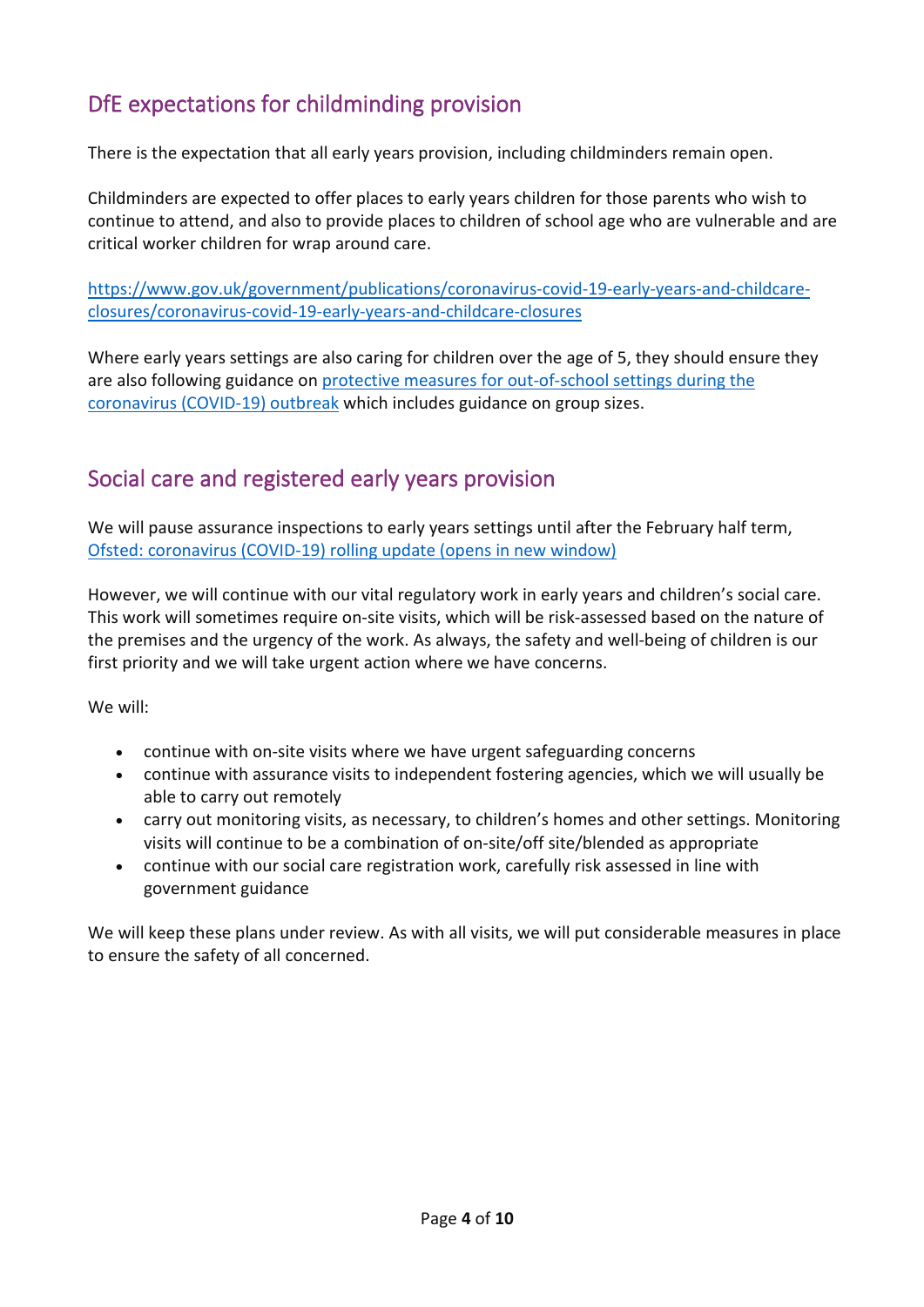## <span id="page-4-0"></span>Early Years Weekly Attendance Data

Thank you for sending in your attendance data for the week commencing 4<sup>th</sup> January. We had a fantastic return, with 97% of funded providers submitting their information.

The form for the week commencing Monday 11<sup>th</sup> January is now live (opens in new window)

The form should be submitted by **9am on Tuesday 19th January**. Please note that schools with nursery provision should also be submitting a return.

### <span id="page-4-1"></span>Spring Term Actual Claim

A reminder that your Spring Term Actual Claim should be submitted on the Provider Portal by **Friday 22nd January**. If you are closed due to Covid-19, your claim should be submitted for the number of weeks you are expecting to open during the term; an adjustment can be made later in the term if your circumstances change.

#### <span id="page-4-2"></span>Statutory Sick Pay and Furlough Scheme

As we enter into a new period of lockdown, we urge all early years providers to refresh their knowledge around Statutory Sick Pay and the Furlough scheme.

The Department for Business, Energy and Industrial Strategy provided information in the following guidance published on the 31<sup>st</sup> December 2020:

**If [you need to self-isolate or cannot attend work due to coronavirus:](https://www.gov.uk/guidance/if-you-need-to-self-isolate-or-cannot-attend-work-due-to-coronavirus?utm_source=84b1e9c2-c6de-4e91-b540-a5c3cf04a224&utm_medium=email&utm_campaign=govuk-notifications&utm_content=daily#paid-and-unpaid-leave)** Guidance for employers and [workers on work absences due to coronavirus \(COVID-19\) \(opens in new window\).](https://www.gov.uk/guidance/if-you-need-to-self-isolate-or-cannot-attend-work-due-to-coronavirus?utm_source=84b1e9c2-c6de-4e91-b540-a5c3cf04a224&utm_medium=email&utm_campaign=govuk-notifications&utm_content=daily#paid-and-unpaid-leave)

If you have queries concerning specific scenario's around SSP and furlough, please contact your HR advisors to discuss in more detail.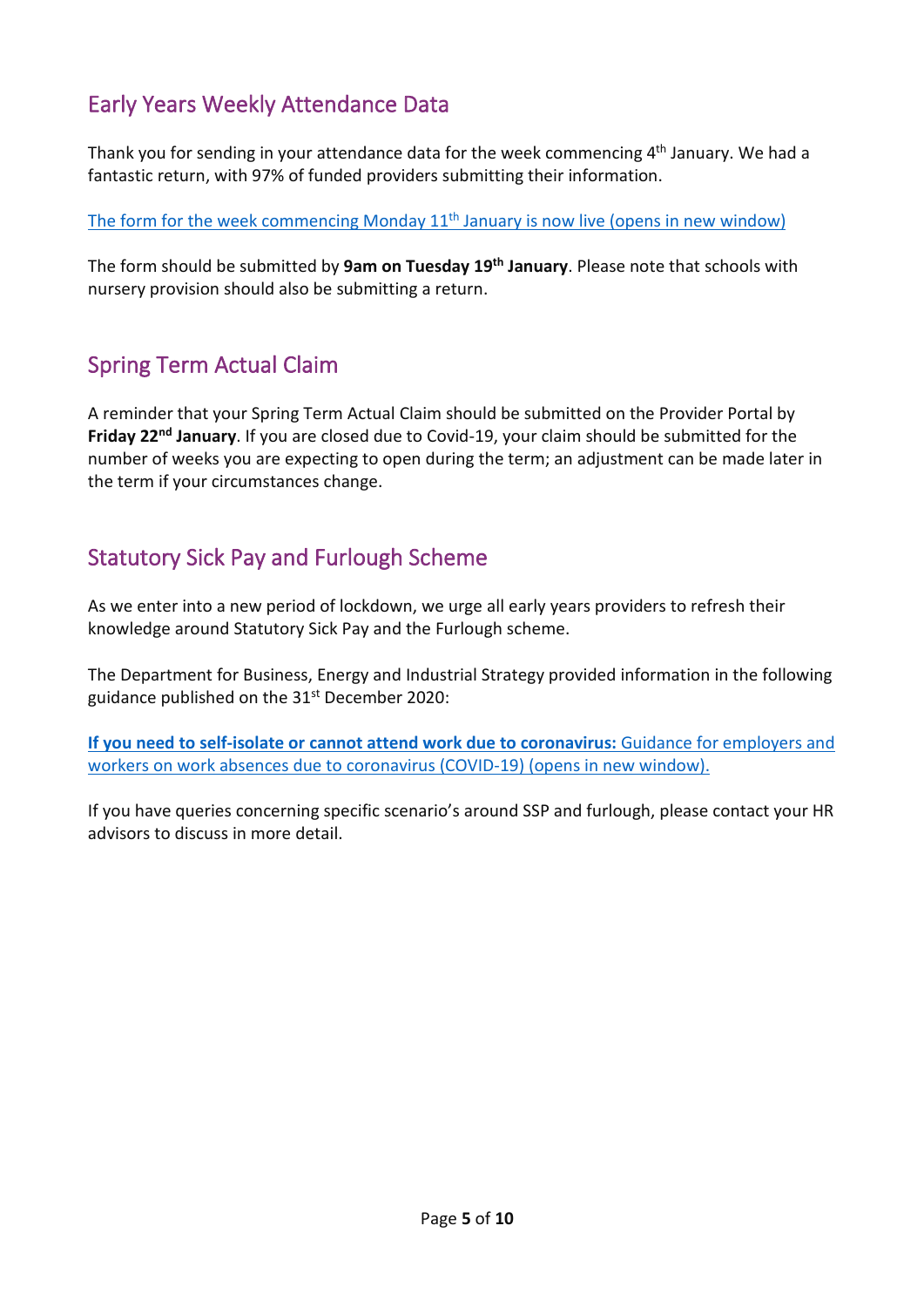### <span id="page-5-0"></span>Specialist Nursery Assessment Units and Nursery Plus Provision

The following information has been disseminated to NAU's and Batchley Nursery Plus to highlight the DfE guidance in relation to split placements, opening of provision and funding arrangements:

There has been a raft of guidance recently released and updated and WCF and WCC felt it prudent to email all specialist providers to confirm the current position as stated by the DfE.

Please note that a separate communication will be sent to the Language Unit providers shortly highlighting any issues specific to those provisions from the commissioning team.

#### *[Education and childcare settings: national lockdown from 5 January 2021](https://assets.publishing.service.gov.uk/government/uploads/system/uploads/attachment_data/file/950653/Education_and_childcare_settings_-_national_lockdown_from_5_January_2021_.pdf) (opens in new window)*

*"Early years provision should remain open and continue to allow all children to attend full time or their usual timetable hours. This includes early years registered nurseries and childminders, maintained nursery schools, as well as nursery classes in schools and other pre-reception provision on school sites."*

In line with DfE guidance all early years provision should remain open. Gabrielle Stacey also emailed all special schools on the 5th January reiterating the expectation that full-time provision be offered to our vulnerable learners where parents want it. We recognise that some provisions may have opened only for key workers, as per school guidance – however Early Year Setting should be open for all children whose parents wish to take up a place as per the DfE guidance.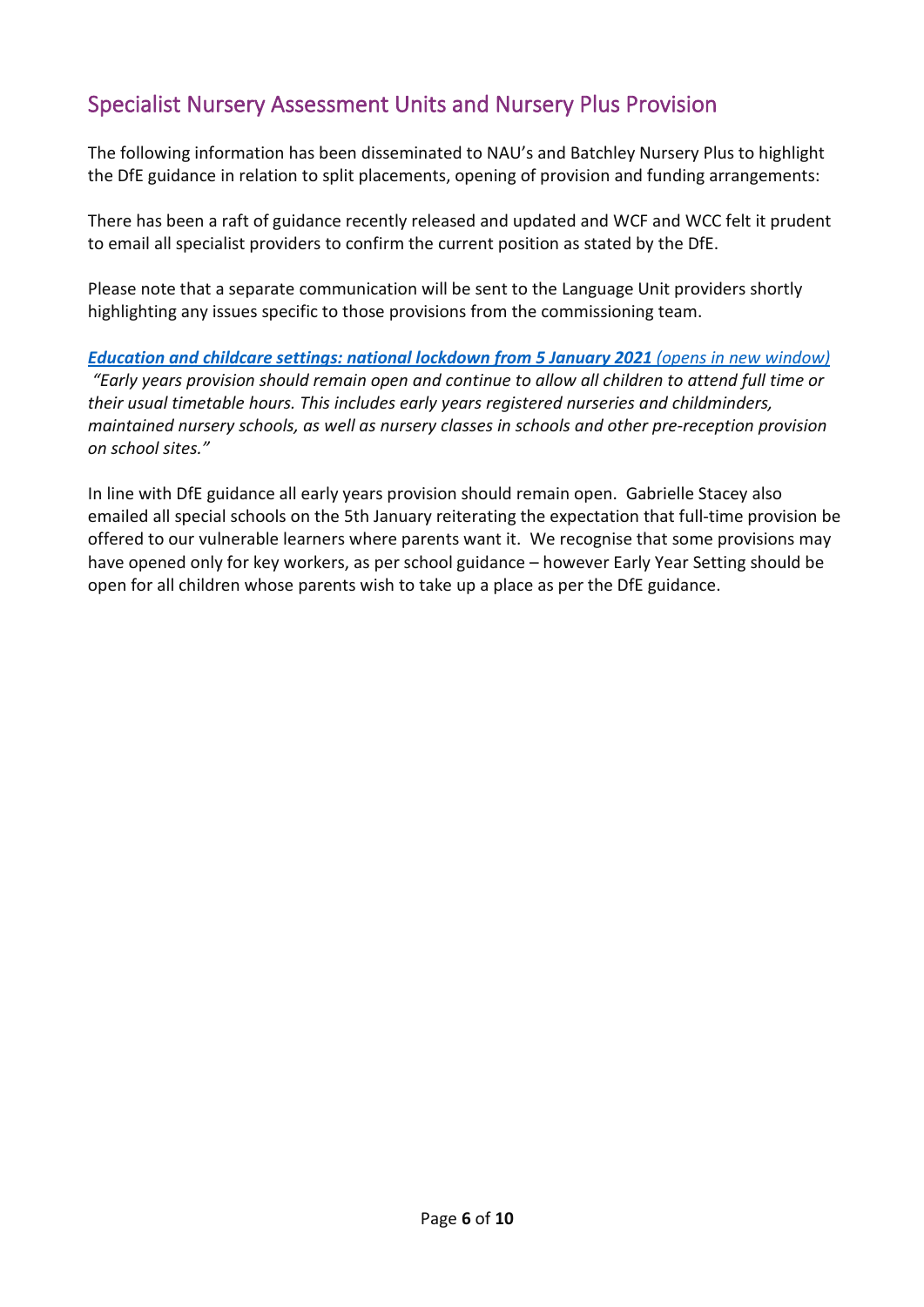# <span id="page-6-0"></span>Children attending more than one provision

#### **[Actions for early years and childcare providers during the coronavirus \(COVID-19\) outbreak](https://www.gov.uk/government/publications/coronavirus-covid-19-early-years-and-childcare-closures/coronavirus-covid-19-early-years-and-childcare-closures)  [\(opens in new window\)](https://www.gov.uk/government/publications/coronavirus-covid-19-early-years-and-childcare-closures/coronavirus-covid-19-early-years-and-childcare-closures)**

*"There may be situations where a child needs to attend more than one setting, for example, children attending a childminder before their nursery opens so that their parent or carer may go to work. Parents and carers should be encouraged to limit the number of settings their child attends, ideally ensuring their child only attends the same setting consistently. This should also be the same for staff. Where a child routinely attends more than one setting on a part time basis, settings should work through the system of controls collaboratively, enabling them to address any risks identified and allowing them to jointly deliver a broad and balanced provision for the child."*

As with the previous lockdown WCF and WCC consider the above scenario to include placements between specialist and mainstream Early Years settings. Provisions are advised to carefully consider additional activities within their risk assessments to keep children safe from the risk of transmission such as children only attending one setting per day, attending specialist provisions with the same consistent bubble of children and staff, and continued liaison with their mainstream providers.

When parents make the decision for their child to attend one setting only, if sessions are increased the NEF funding and associated inclusion supplement will be moved to the setting offering additional hours. If the mainstream setting are able to offer additional sessions, we will fund the children at the exceptional funding rate as they will be considered as being on the waiting list for specialist nursery assessment unit. (Please note that children at Language Units will remain at their original GR levels.)

WCC and WCF recognise that the advice provided to schools in the attached Education and Early Help Bulletin CV83-7 January 2001 stated:

*Schools should also revisit risk assessments for pupils with EHCPs who are attending more than one provision (for example those who have a dual placement in a mainstream and special school). At present there is no guidance from the DfE suggesting that these placements should cease. However, given the increased risk of transmission due to the new Covid-19 variant, schools should reconsider whether it is possible to meet EHCP outcomes in in one setting only in the short term and identify any additional preventative measures which can be put in place to reduce risk where dual placements need to continue.*

However, the DfE guidance for the Early Years Sector is different and there is the expectation that dual placements within Early Years specialist provision continues where parents are happy to do so.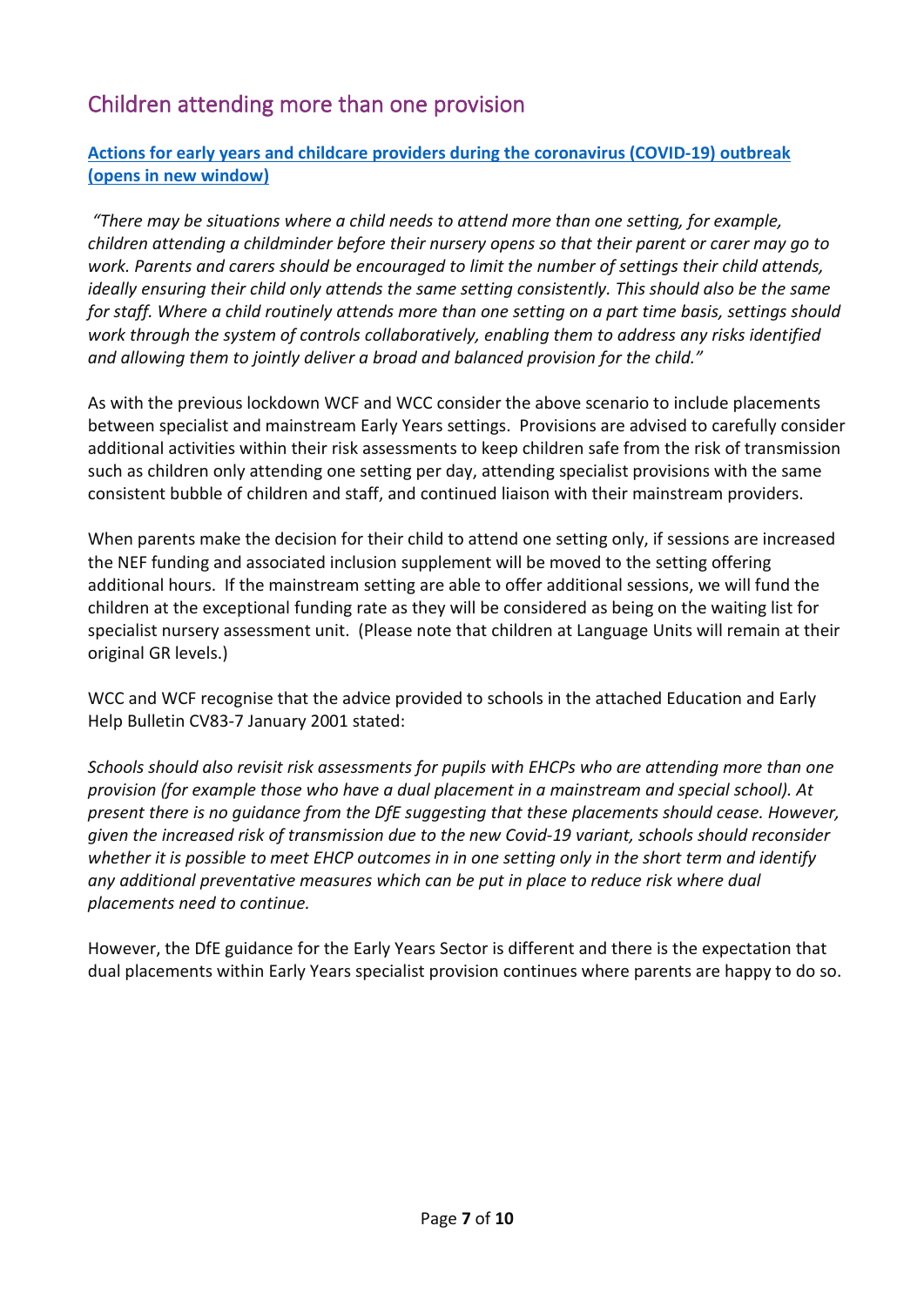## <span id="page-7-0"></span>Nursery Education Funding – Spring Term 2021

You should have recently received an email briefly outlining the NEF plans for the Spring Term 2021. We are now able to provide further details. Unlike in the Spring/Summer 2020 where the message from Government was to close unless you had children of critical workers or vulnerable children, the decision by Government for this Lockdown (January 2021) is that "Early years settings (including nurseries and childminders) remain open".

There is no expectation that you limit places to children of critical workers or to those considered vulnerable. Early years workers are considered critical workers and therefore children of your staff are eligible for a school place, if required. [Guidance on critical workers \(opens in new window\) for](https://www.gov.uk/government/publications/coronavirus-covid-19-maintaining-educational-provision?utm_medium=email&utm_campaign=govuk-notifications&utm_source=31faca4b-814d-4606-947d-432ab6d24ea6&utm_content=daily)  [further information](https://www.gov.uk/government/publications/coronavirus-covid-19-maintaining-educational-provision?utm_medium=email&utm_campaign=govuk-notifications&utm_source=31faca4b-814d-4606-947d-432ab6d24ea6&utm_content=daily)

The current guidance for Financial Support for Early Years states that "In the spring term 2021, local authorities' funding to providers should return to the normal approach of funding on the number of entitlement hours delivered." However, Worcestershire has made the decision to fund booked funded hours, rather than just those delivered. This means that if a parent/carer chooses to keep their child at home, but still wishes to retain their child's place, you can continue to claim for the funded hours, even if the child is not in attendance.

To support families who wish to use childcare (whether they are critical workers or not), funding will be moved to an alternative setting if you are unable to meet a family's requirements. [A copy of the](https://www.gov.uk/government/publications/coronavirus-covid-19-financial-support-for-education-early-years-and-childrens-social-care?priority-taxon=b350e61d-1db9-4cc2-bb44-fab02882ac25)  [financial guidance \(opens in new window\)](https://www.gov.uk/government/publications/coronavirus-covid-19-financial-support-for-education-early-years-and-childrens-social-care?priority-taxon=b350e61d-1db9-4cc2-bb44-fab02882ac25)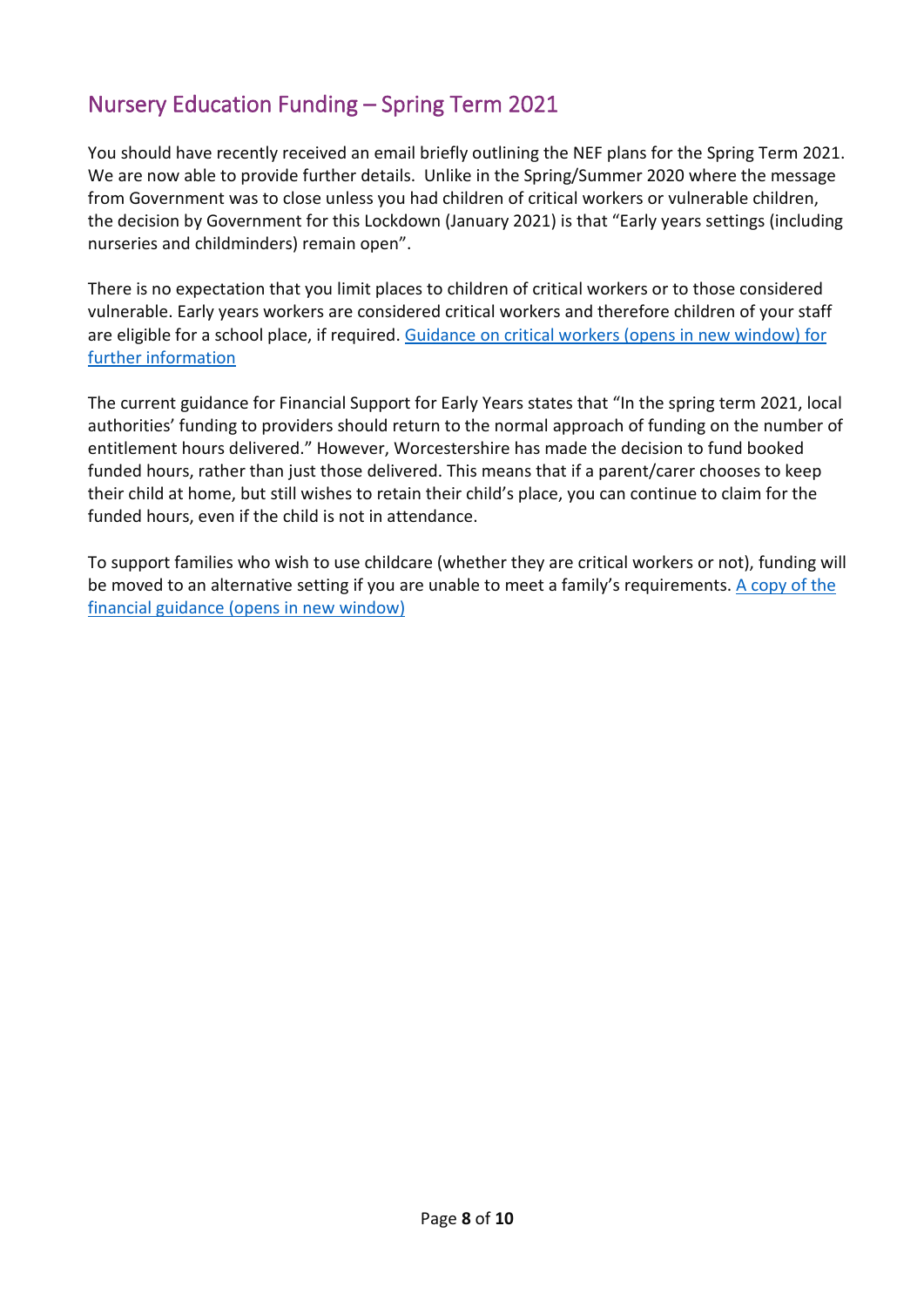## <span id="page-8-0"></span>Closed Settings

Following the current guidance, if you choose to close your setting, you will not receive funding for the closed weeks. However, early years practitioners who are identified as 'clinically extremely vulnerable' are expected to shield, as per the Governments advice. Financial support may be available if you are:

- A childminder who is identified as clinically extremely vulnerable, or a member of your household is; or
- A setting and are unable to open in any capacity (including reduced hours/offer) due to your staff being classed as extremely clinically vulnerable.

A copy of the letter advising you/a member of your household to shield will be required to evidence your entitlement to ongoing Nursery Education Funding. Please contact the NEF Team if you wish to discuss this via [NEF@worcschildrenfirst.org.uk](mailto:NEF@worcschildrenfirst.org.uk) or 01905 844 441.

For all closed settings, please submit your Actual Claim as normal, following the deadlines provided by the Early Years Funding Team and amend your weeks to those you expect to be open during the Spring Term. If the number of weeks change, an adjustment claim can be submitted after half-term.

If you are closed, please complete the EY's Weekly Attendance Data as requested, indicating that you are closed. If you have already received your Spring Term Estimate Payment, Patrick O'Connor will contact you to discuss arrangements for the remainder of the Term. If you are not available via your normal contact details, please email [EYFunding@worcestershire.gov.uk](mailto:EYFunding@worcestershire.gov.uk) to provide alternative contact information.

Please note separate correspondence will be sent to Early Years Language Unit providers shortly.

Thank you for your continued commitment to the children of Worcestershire during this latest Covid lockdown – this is an unprecedented situation and access to specialist provision and interventions are vital for supporting the holistic development of our most complex children. Please pass on our thanks and commendations to your staffing team, who are vital key workers providing services that are greatly appreciated by ourselves and the families of Worcestershire.

### <span id="page-8-1"></span>The Family Children's Champion nominations

The Family Children's Champion is our way of shining the spotlight on the unsung heroes of 2020. Family are looking for stories of Early Years workers who have gone above and beyond in their care for children. Who've inspired you through the work they do for their community. Who stand out as a champion of our nation's children.

Nominations close on 31 January 2021 and the champion will be announced at the end of March 2021, find out more by visiting the Family [website \(opens in new window\)](https://famly.co/awards/childrens-champion-2020/?utm_source=Nursery-World&utm_campaign=CC2020&utm_content=e-shot)